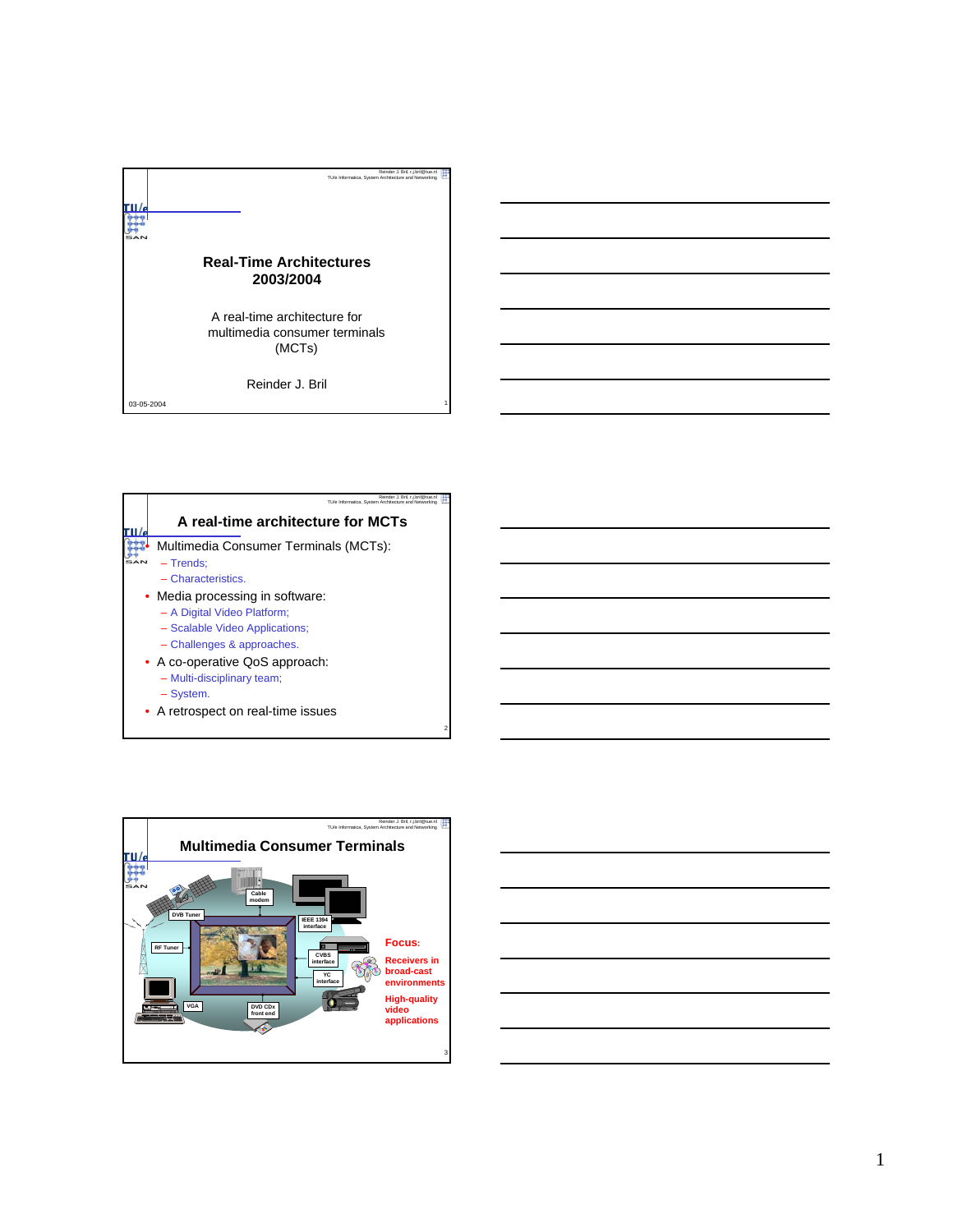



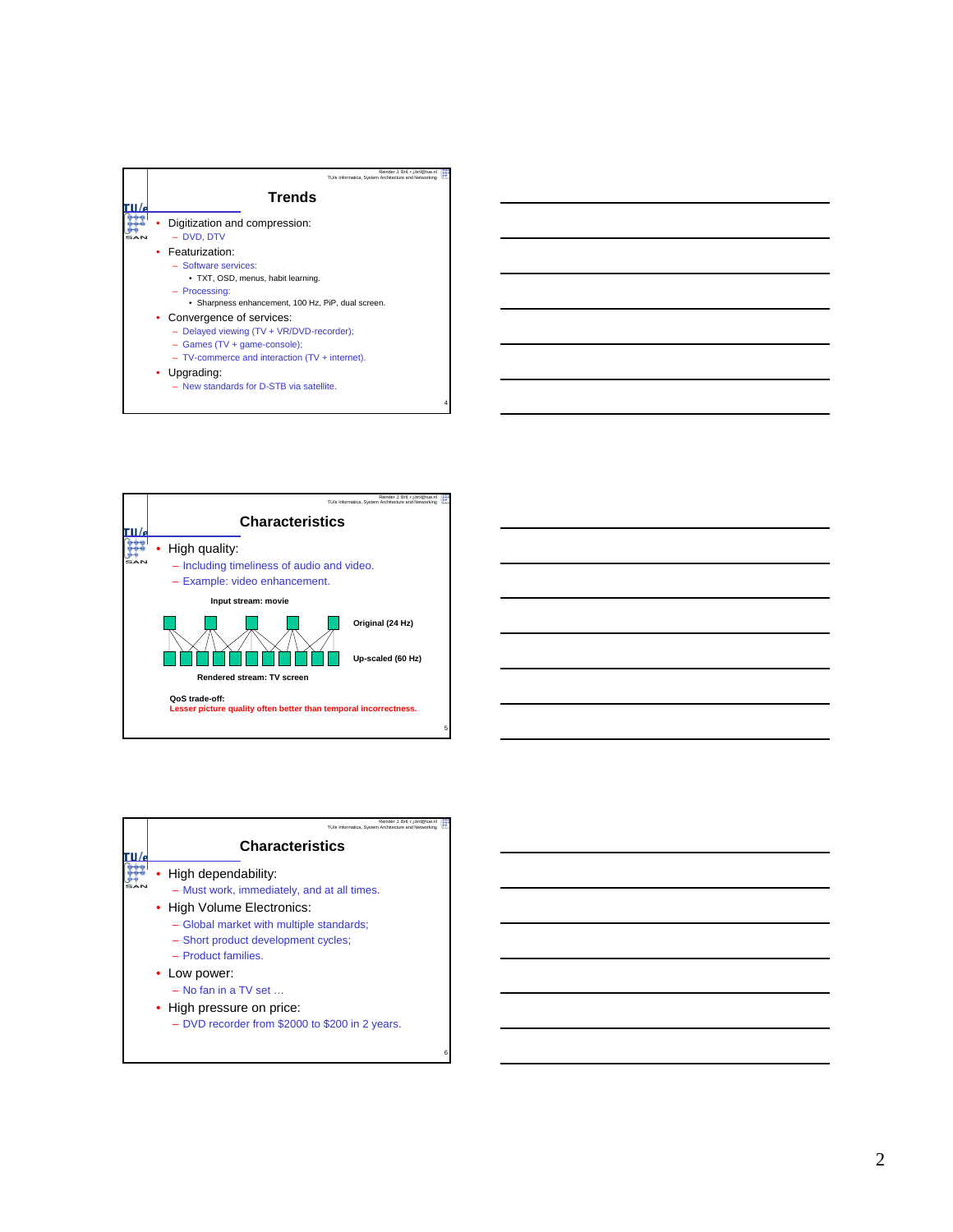



| Reinder J. Bril, r.j.bril@tue.nl<br>TU/e Informatica, System Architecture and Networking |
|------------------------------------------------------------------------------------------|
| <b>Media processing in software</b>                                                      |
| • A Digital Video Platform                                                               |
| Scalable video applications                                                              |
| Challenges & approaches                                                                  |
|                                                                                          |
|                                                                                          |
|                                                                                          |
|                                                                                          |
|                                                                                          |
|                                                                                          |
|                                                                                          |
|                                                                                          |

9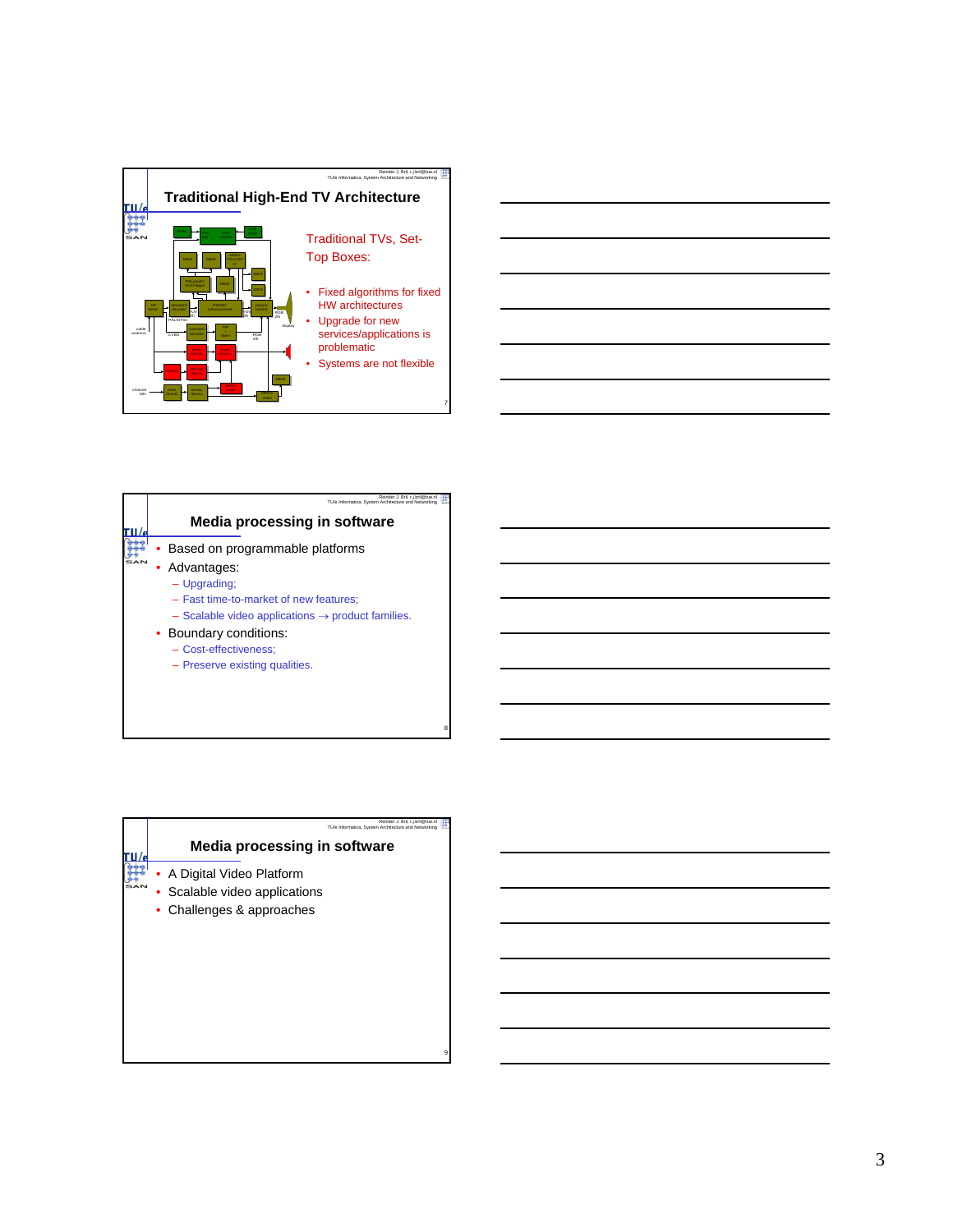









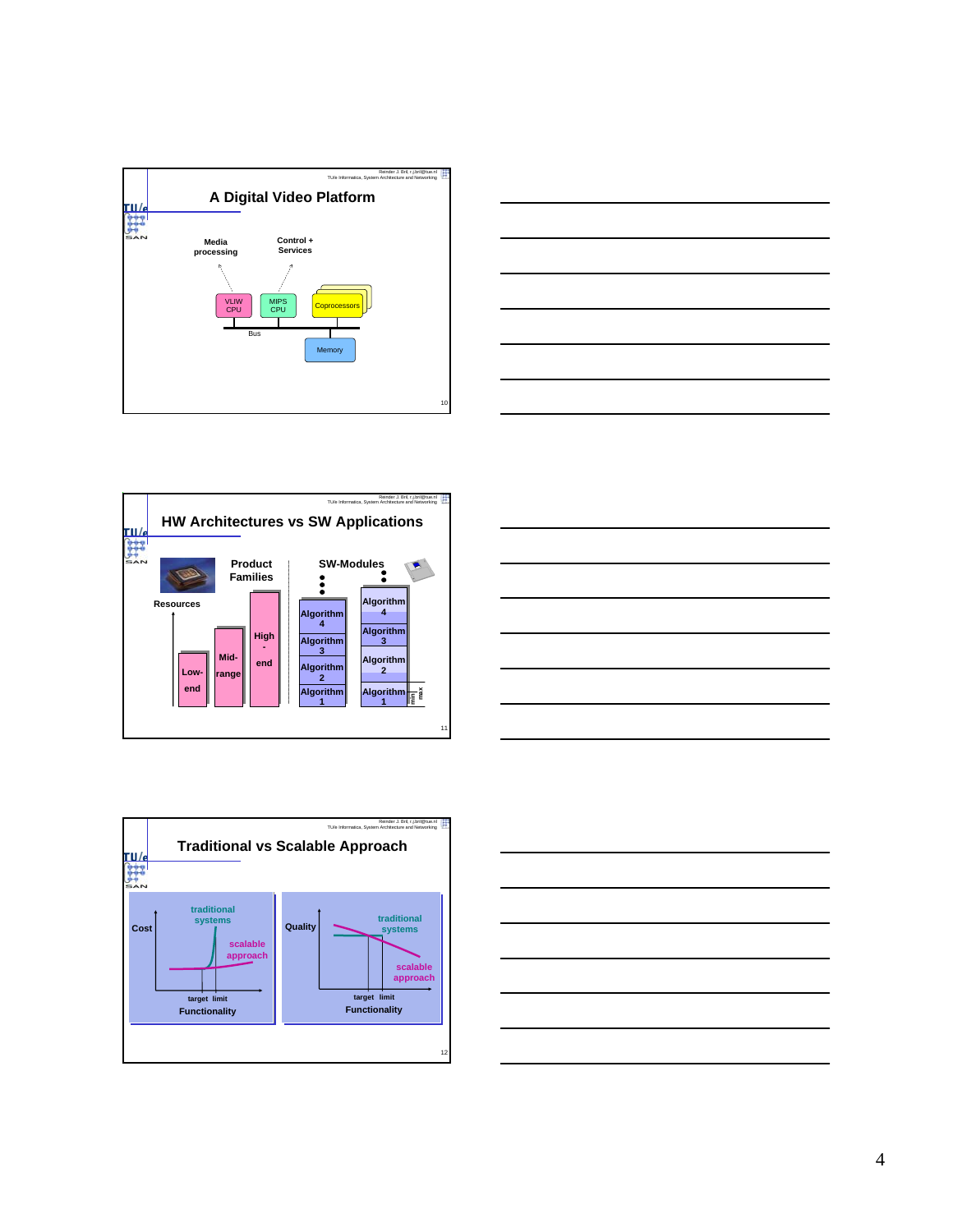









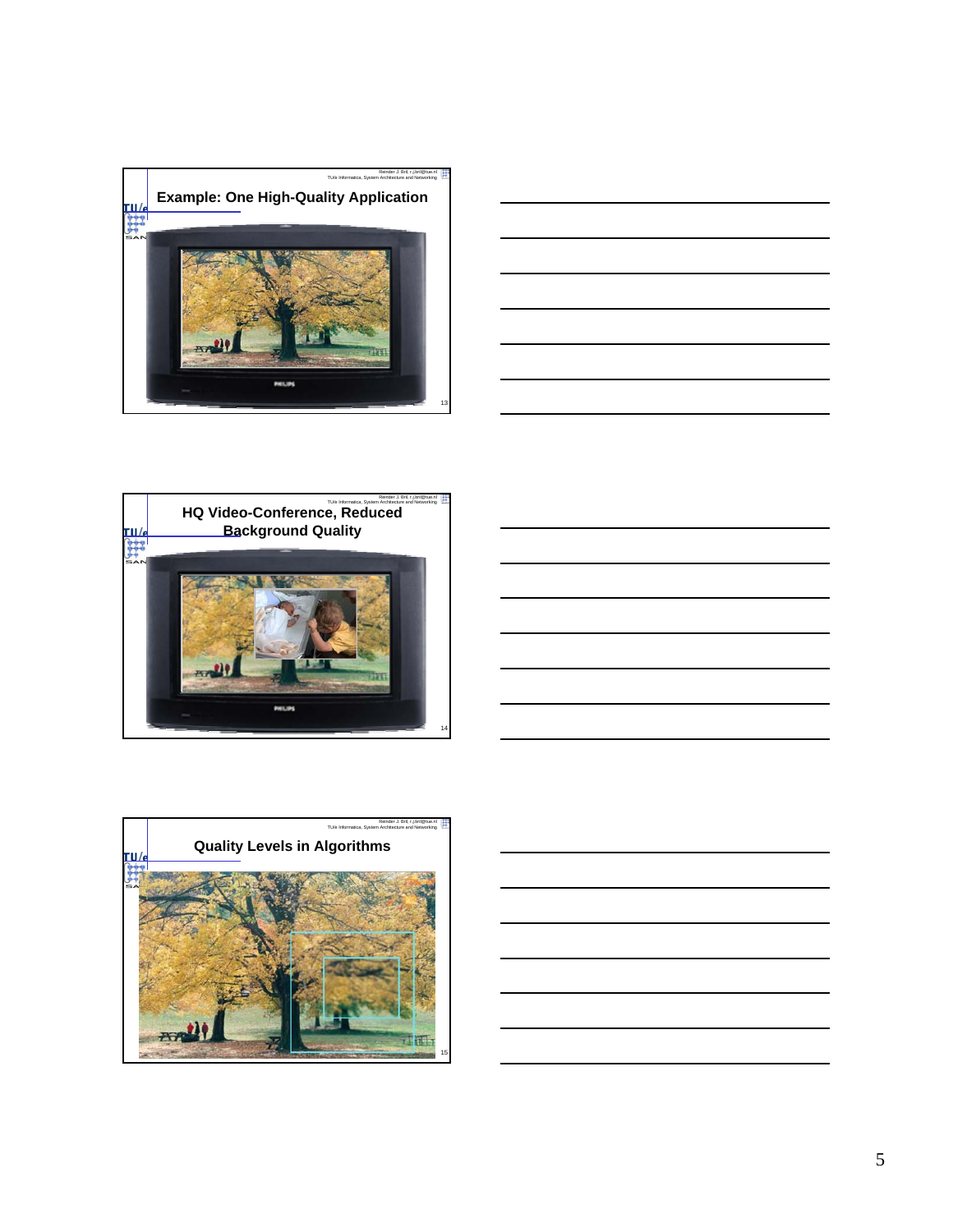







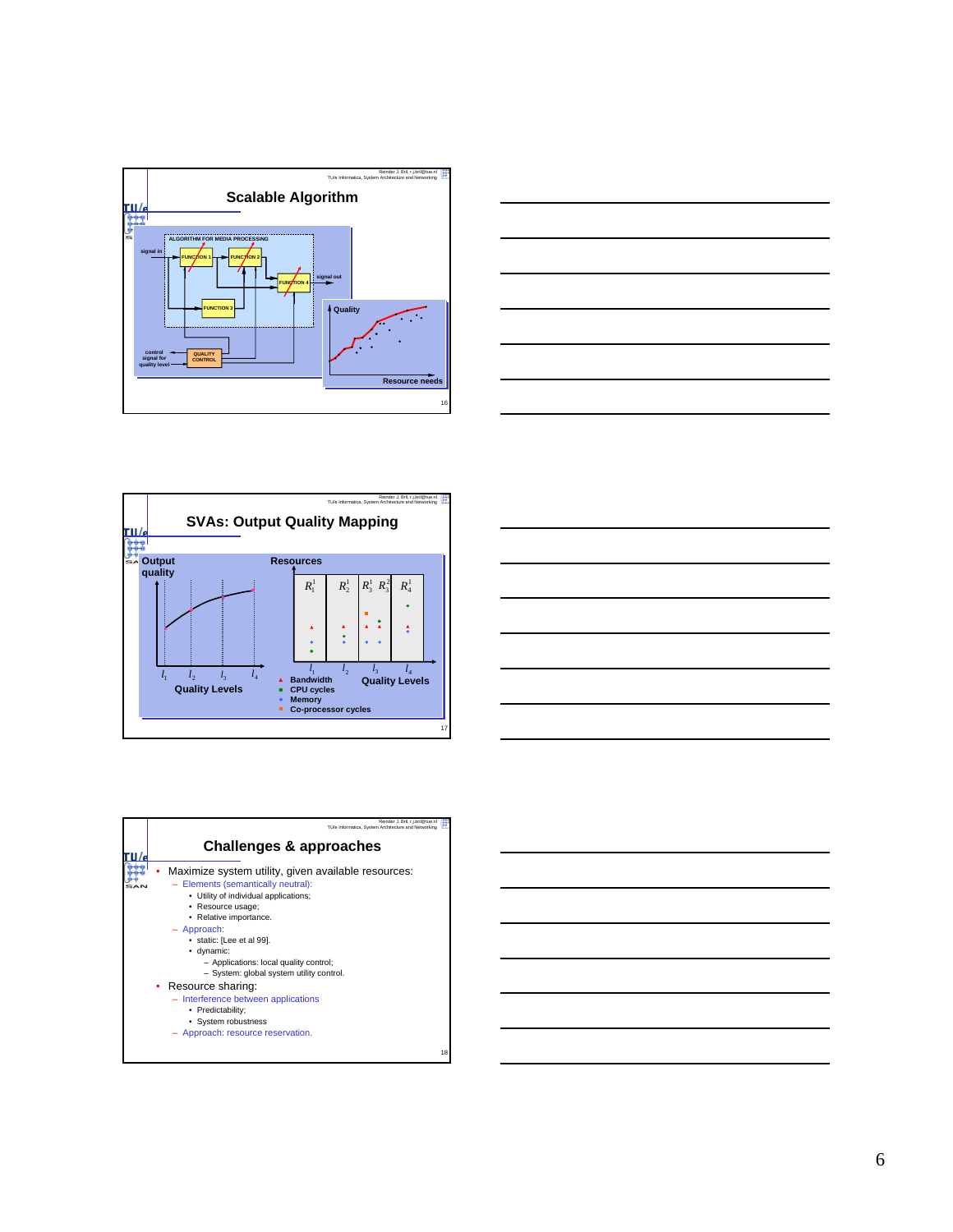







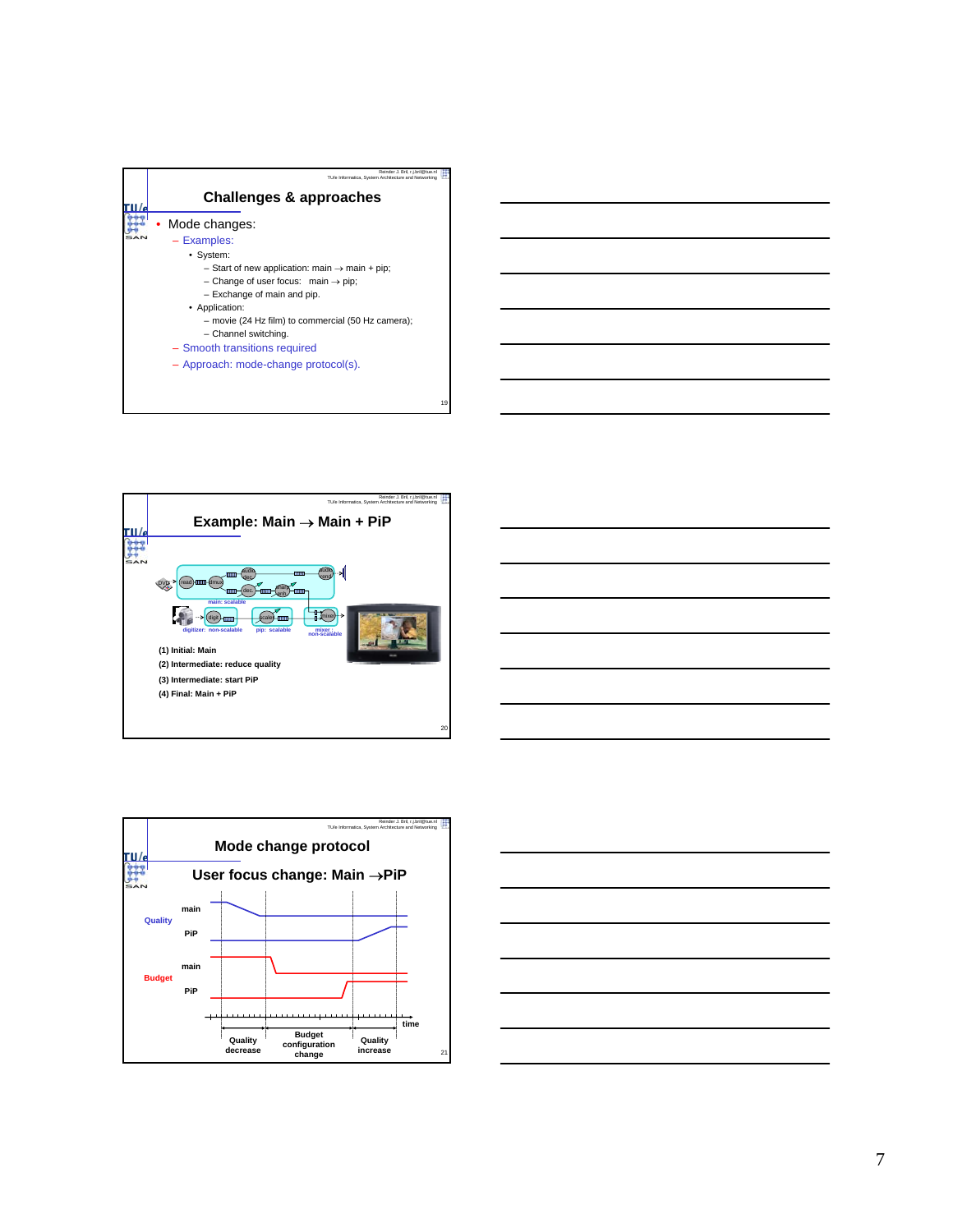









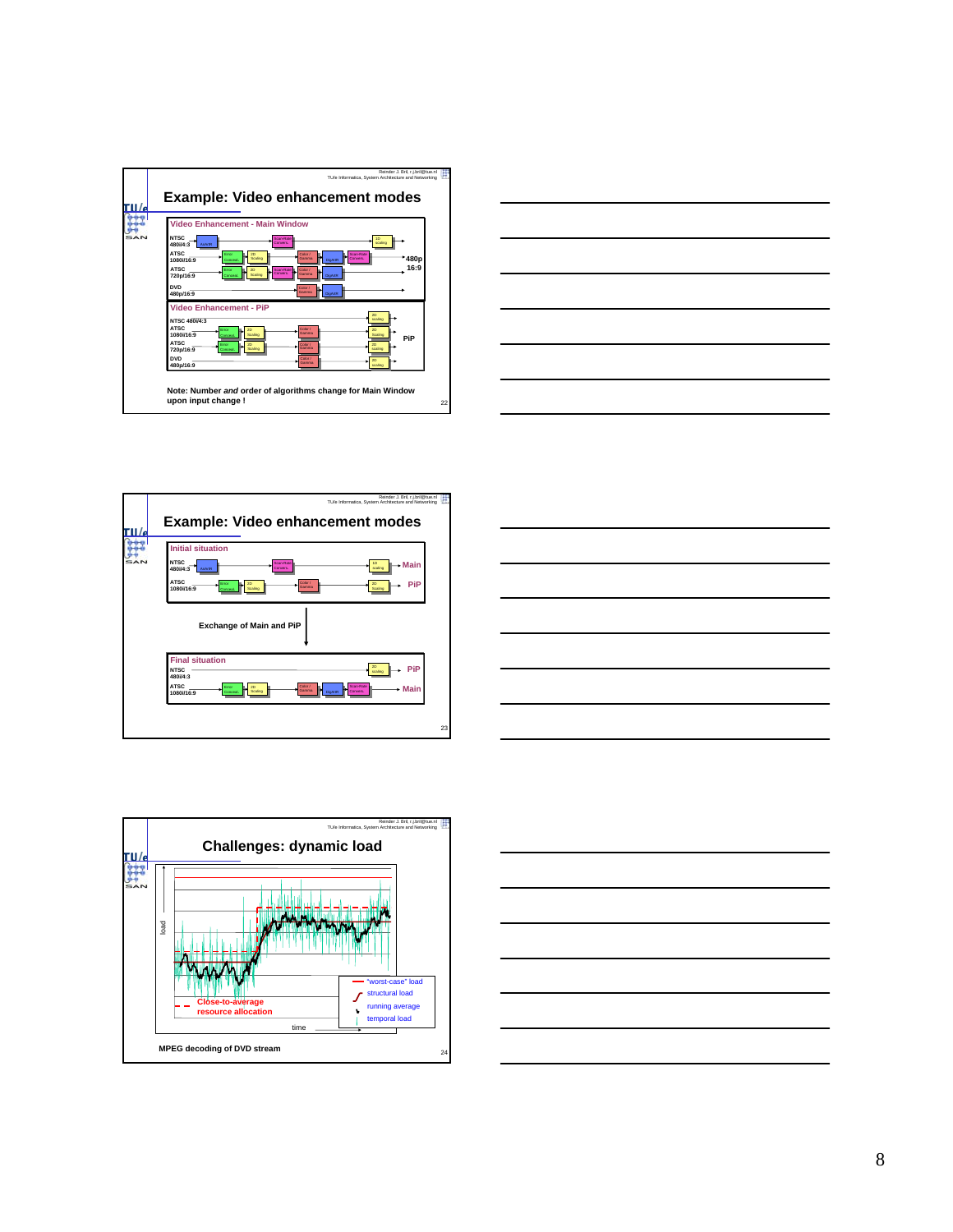





27

25